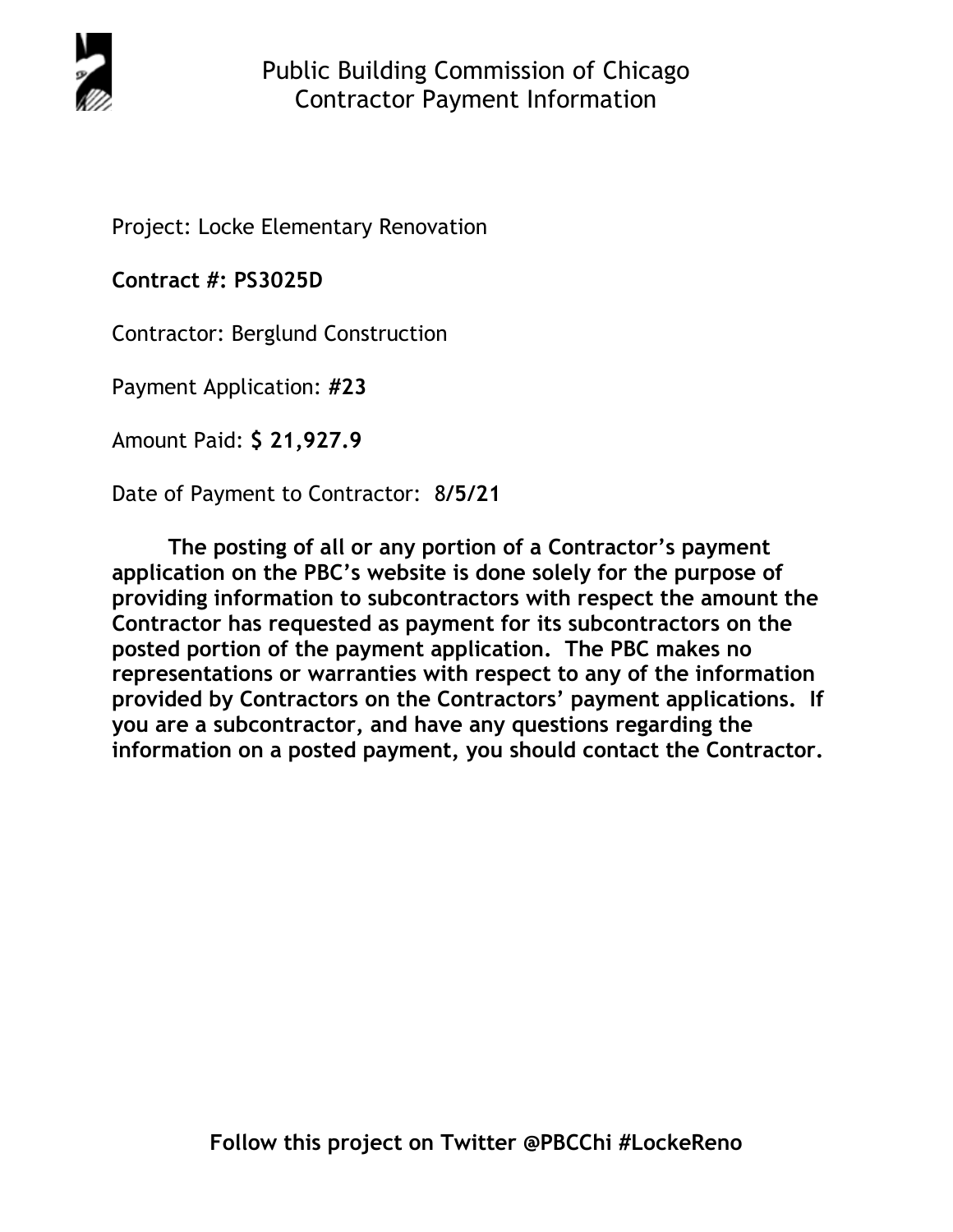### PUBLIC BUILDING COMMISSION OF CHICAGO **EXHIBIT S CERTIFICATE OF ARCHITECT - ENGINEER**

| DATE:                | 6/23/2021                              |    |           |
|----------------------|----------------------------------------|----|-----------|
| PROJECT:             | <b>CPS Locke Elementary Renovation</b> |    |           |
| Pay Application No.: | 23                                     |    |           |
| For the Period:      | 6/1/2021                               | to | 6/30/2021 |
| Contract No.:        | <b>PS3025D</b>                         |    |           |

- 1. Obligations in the amounts stated herein have been incurred by the Commission and that each item thereof is a proper charge against the Construction Account and has not been paid; and
- 2. No amount hereby approved for payment upon any contract will, when added to all amounts previously paid upon such contract, exceed 90% of current estimates approved by the Architect - Engineer until the aggregate amount of payments withheld equals 5% of the Contract Price (said retained funds being payable as set forth in said Resolution).

| THE CONTRACTOR:                                                                            | <b>Berglund Construction</b><br>111 E. Wacker Drive, Suite 2450, Chicago, IL 60601 |                              |    |               |
|--------------------------------------------------------------------------------------------|------------------------------------------------------------------------------------|------------------------------|----|---------------|
| <b>General Construction Services</b><br><b>FOR:</b>                                        |                                                                                    |                              |    |               |
| Is now entitled to the sum of:                                                             | s                                                                                  | 21,927.90                    |    |               |
| <b>ORIGINAL CONTRACTOR PRICE</b>                                                           | \$24,160,000.00                                                                    |                              |    |               |
| <b>ADDITIONS</b>                                                                           | \$0.00                                                                             |                              |    |               |
| <b>DEDUCTIONS</b>                                                                          | \$0.00                                                                             |                              |    |               |
| NET ADDITION OR DEDUCTION                                                                  | \$0.00                                                                             |                              |    |               |
| <b>ADJUSTED CONTRACT PRICE</b>                                                             | \$24,160,000.00                                                                    |                              |    |               |
|                                                                                            |                                                                                    |                              |    |               |
| TOTAL AMOUNT EARNED                                                                        |                                                                                    |                              | \$ | 21,860,615.08 |
|                                                                                            |                                                                                    |                              | Ŧ  |               |
| <b>TOTAL RETENTION</b>                                                                     |                                                                                    |                              | \$ | 1,122,199.78  |
| a) Reserve Withheld @ 5% of Total Amount Earned,<br>but Not to Exceed 5% of Contract Price |                                                                                    | 1,122,199.78<br>$\mathbf{f}$ |    |               |
| b) Liens and Other Withholding                                                             |                                                                                    | \$                           |    |               |
| c) Liquidated Damages Withheld                                                             |                                                                                    | $\mathbf{f}$                 |    |               |
| TOTAL PAID TO DATE (Include this Payment)                                                  |                                                                                    |                              | S  | 20,738,415.30 |
| <b>LESS: AMOUNT PREVIOUSLY PAID</b>                                                        |                                                                                    |                              | \$ | 20,716 487.40 |
| AMOUNT DUE THIS PAYMENT                                                                    |                                                                                    |                              | \$ | 21 927.90     |

Architect Engineer:

signature, date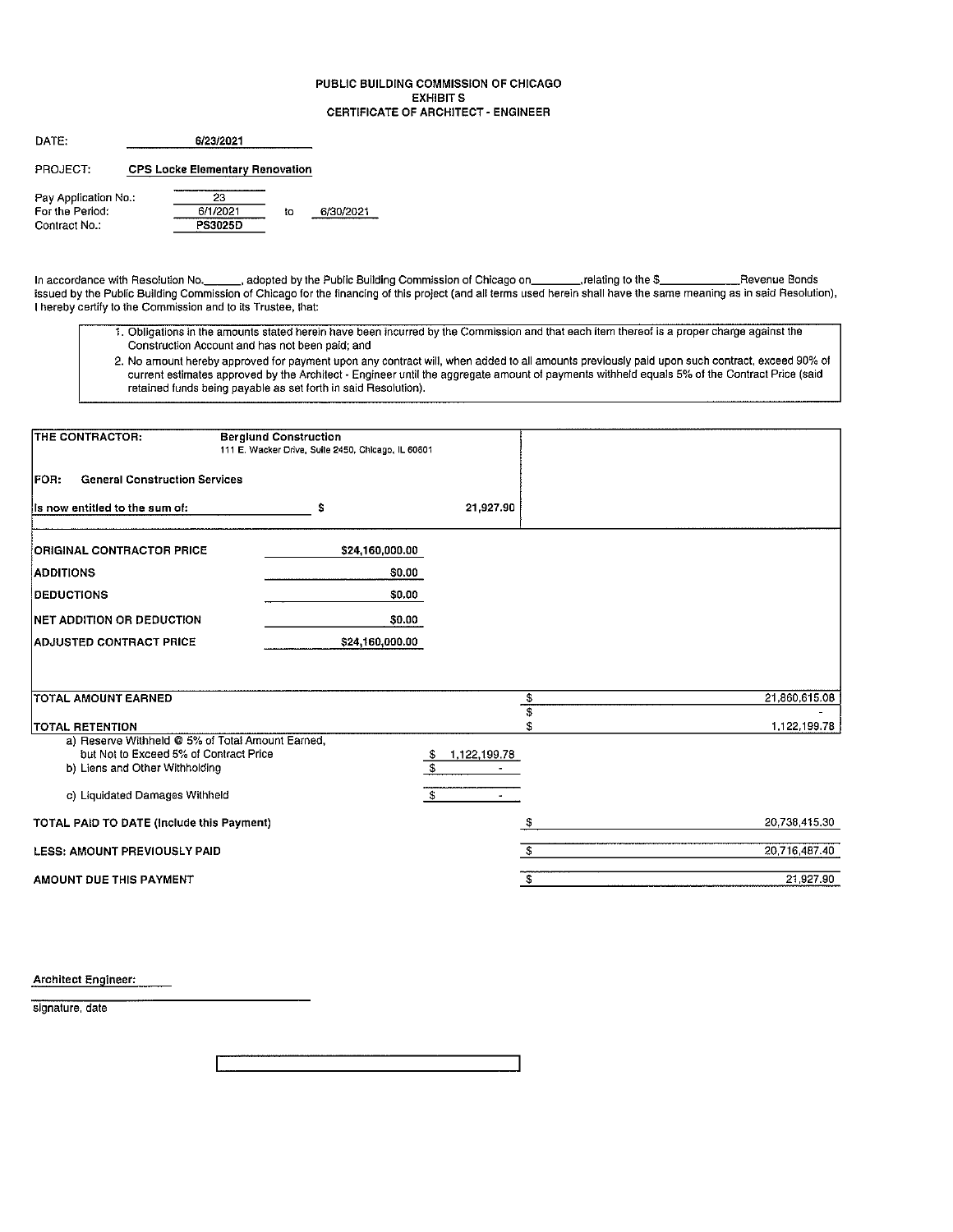## PUBLIC BUILDING COMMISSION OF CHICAGO

EXHIBIT A - PART 1<br>CONTRACTOR'S SWORN STATEMENT AND AFFIDAVIT FOR PARTIAL PAYMENT (page 1 of 2)

| <b>CPS Locke Elementary Revovation</b><br>Project<br><b>CONTRACTOR Berglund Construction</b><br>PBC Project #05345<br>Job Location 2828 North Oak Avenue, Chicago, IL 60634<br>Owner Public Building Commission Of Chicago<br>APPLICATION FOR PAYMENT #23<br>STATE OF ILLINOIS 1<br>SS <sub></sub><br>COUNTY OF COOK<br>The affiant, being first duly sworn on oath, deposes and says that he/she is Fred Berglund - President, of Berglund Construction, ant llinois corporation, and duly authorized to make this Affidavit in behall of said corpor<br>that said corporation is the Contractor with the PUBLIC BUILDING COMMISSION OF CHICAGO, Owner, under Contract No. PS3025D dated the 10th day of September, 2019, for the following project:<br>CPS Locke Elementary Renovation<br>that the following statements are made for the purpose of procuring a partial payment of<br>under the terms of said Contract;<br>21,927.90<br>That the work for which payment is requested has been completed, free and clear of any and all claims, liens, charges, and expenses of any kind or nature whatsoever, and in full compliance with the contract documents and t<br>purposes of said contract, the following persons have been contracted with, and have furnished or prepared materials, equipment, supplies, and services for, and having done labor on said improvement. That the respective am<br>money due and to become due to each of them respectively. That this statement is a full, true, and complete statement of all such persons and of the full amount now due and the amount heretofore paid to each of them for su<br>furnished or prepared by each of them to or on account of said work, as stated.<br>CONSTRUCTION (pre con; trades; gel reg)<br>PRECONSTRUCTION SERVICES<br>--------Work Completed--<br>"स स्टब्स ब<br>(same on<br>$\mathcal{D}_{\alpha}$<br>Original contract<br>Gent Contr<br><b>Adjusted Contract</b><br>SOV)<br>Subcontractor Name & Address<br>Type of Work<br>PBC Change Orders<br>amount: Initial GMP<br>Change Orders<br>Aml<br>Complete<br>Previous<br>Total to date<br>Current<br>retainane<br>net provious billing<br>net amount due<br>remaining to bill<br><b>Berglund Construction</b><br>111 E. Wacker Dr., Suite 2450<br>100500<br>Chicago, IL 60601<br><b>Preconstruction Services</b><br>143,000.00<br>0.00<br>0.00<br>143,000.00<br>100%<br>143,000.00<br>0.00<br>143,000.00<br>0.00<br>143,000,00<br>0.00<br>0.00<br>Valor Technologies<br>3 Northpoint Court<br>00510<br>Abatement Spring Break Work Exploratory<br>11.885.00<br>0.00<br>0.00<br>Bolingbrook, IL 60440<br>11,885.00<br>100%<br>11.885.00<br>0.00<br>11.885.00<br>0.00<br>11,885.00<br>0.00<br>0.00<br>Brandenburger Plumbing<br>3245 W. 111th St.<br>00511<br>Chicago, IL 60655<br>Televise Roof Drains Pre-con<br>6,750.00<br>0.00<br>0.00<br>6,750.00<br>6,750.00<br>100%<br>0.00<br>6,750.00<br>0.00<br>6 750,00<br>0,00<br>$0.00 -$<br><b>Berglund Construction</b><br>111 E. Wacker Dr., Suite 2450<br>00530<br>Chicago, IL 60601<br>Spring Break & Spandrel Beam Exploratory Work<br>38.414.00<br>0.00<br>0.00<br>38,414.00<br>100%<br>38.414.00<br>0.00<br>38,414.00<br>0.00<br>38,414.00<br>0.00<br>0.00<br><b>Subtotal Preconstruction Services</b><br>200,049.00<br>0.00<br>0.00<br>200,049.00<br>100%<br>200,049.00<br>200,049.00<br>0.00<br>0.00<br>200,049.00<br>0.00<br>0.00<br><b>COST OF WORK</b><br>TRADE CONTRACTOR COSTS<br>ITEM #<br>(same on<br>Original contract<br>Genl Contr<br>Adjusted Contract<br>SO <sub>1</sub><br>Subcontractor Name & Address<br>amount: initial GMP<br>PBC Change Orders<br>Type of Work<br><b>Change Orders</b><br>Amt<br>. Complet<br>Previous<br>Current<br>Total to date<br>retainana<br>net previous billing<br>net amount due<br>remaining to bill |
|---------------------------------------------------------------------------------------------------------------------------------------------------------------------------------------------------------------------------------------------------------------------------------------------------------------------------------------------------------------------------------------------------------------------------------------------------------------------------------------------------------------------------------------------------------------------------------------------------------------------------------------------------------------------------------------------------------------------------------------------------------------------------------------------------------------------------------------------------------------------------------------------------------------------------------------------------------------------------------------------------------------------------------------------------------------------------------------------------------------------------------------------------------------------------------------------------------------------------------------------------------------------------------------------------------------------------------------------------------------------------------------------------------------------------------------------------------------------------------------------------------------------------------------------------------------------------------------------------------------------------------------------------------------------------------------------------------------------------------------------------------------------------------------------------------------------------------------------------------------------------------------------------------------------------------------------------------------------------------------------------------------------------------------------------------------------------------------------------------------------------------------------------------------------------------------------------------------------------------------------------------------------------------------------------------------------------------------------------------------------------------------------------------------------------------------------------------------------------------------------------------------------------------------------------------------------------------------------------------------------------------------------------------------------------------------------------------------------------------------------------------------------------------------------------------------------------------------------------------------------------------------------------------------------------------------------------------------------------------------------------------------------------------------------------------------------------------------------------------------------------------------------------------------------------------------------------------------------------------------------------------------------------------------------------------------------------------------------------------------------------------------------------------------------------------------------------------------------------------------------------------------------------------------------------------------------------------------------------------------------------------------------------------------------------------------------------------------------------------------------------------------------------------------------------------------------------------------------|
|                                                                                                                                                                                                                                                                                                                                                                                                                                                                                                                                                                                                                                                                                                                                                                                                                                                                                                                                                                                                                                                                                                                                                                                                                                                                                                                                                                                                                                                                                                                                                                                                                                                                                                                                                                                                                                                                                                                                                                                                                                                                                                                                                                                                                                                                                                                                                                                                                                                                                                                                                                                                                                                                                                                                                                                                                                                                                                                                                                                                                                                                                                                                                                                                                                                                                                                                                                                                                                                                                                                                                                                                                                                                                                                                                                                                                                             |
|                                                                                                                                                                                                                                                                                                                                                                                                                                                                                                                                                                                                                                                                                                                                                                                                                                                                                                                                                                                                                                                                                                                                                                                                                                                                                                                                                                                                                                                                                                                                                                                                                                                                                                                                                                                                                                                                                                                                                                                                                                                                                                                                                                                                                                                                                                                                                                                                                                                                                                                                                                                                                                                                                                                                                                                                                                                                                                                                                                                                                                                                                                                                                                                                                                                                                                                                                                                                                                                                                                                                                                                                                                                                                                                                                                                                                                             |
|                                                                                                                                                                                                                                                                                                                                                                                                                                                                                                                                                                                                                                                                                                                                                                                                                                                                                                                                                                                                                                                                                                                                                                                                                                                                                                                                                                                                                                                                                                                                                                                                                                                                                                                                                                                                                                                                                                                                                                                                                                                                                                                                                                                                                                                                                                                                                                                                                                                                                                                                                                                                                                                                                                                                                                                                                                                                                                                                                                                                                                                                                                                                                                                                                                                                                                                                                                                                                                                                                                                                                                                                                                                                                                                                                                                                                                             |
|                                                                                                                                                                                                                                                                                                                                                                                                                                                                                                                                                                                                                                                                                                                                                                                                                                                                                                                                                                                                                                                                                                                                                                                                                                                                                                                                                                                                                                                                                                                                                                                                                                                                                                                                                                                                                                                                                                                                                                                                                                                                                                                                                                                                                                                                                                                                                                                                                                                                                                                                                                                                                                                                                                                                                                                                                                                                                                                                                                                                                                                                                                                                                                                                                                                                                                                                                                                                                                                                                                                                                                                                                                                                                                                                                                                                                                             |
|                                                                                                                                                                                                                                                                                                                                                                                                                                                                                                                                                                                                                                                                                                                                                                                                                                                                                                                                                                                                                                                                                                                                                                                                                                                                                                                                                                                                                                                                                                                                                                                                                                                                                                                                                                                                                                                                                                                                                                                                                                                                                                                                                                                                                                                                                                                                                                                                                                                                                                                                                                                                                                                                                                                                                                                                                                                                                                                                                                                                                                                                                                                                                                                                                                                                                                                                                                                                                                                                                                                                                                                                                                                                                                                                                                                                                                             |
|                                                                                                                                                                                                                                                                                                                                                                                                                                                                                                                                                                                                                                                                                                                                                                                                                                                                                                                                                                                                                                                                                                                                                                                                                                                                                                                                                                                                                                                                                                                                                                                                                                                                                                                                                                                                                                                                                                                                                                                                                                                                                                                                                                                                                                                                                                                                                                                                                                                                                                                                                                                                                                                                                                                                                                                                                                                                                                                                                                                                                                                                                                                                                                                                                                                                                                                                                                                                                                                                                                                                                                                                                                                                                                                                                                                                                                             |
|                                                                                                                                                                                                                                                                                                                                                                                                                                                                                                                                                                                                                                                                                                                                                                                                                                                                                                                                                                                                                                                                                                                                                                                                                                                                                                                                                                                                                                                                                                                                                                                                                                                                                                                                                                                                                                                                                                                                                                                                                                                                                                                                                                                                                                                                                                                                                                                                                                                                                                                                                                                                                                                                                                                                                                                                                                                                                                                                                                                                                                                                                                                                                                                                                                                                                                                                                                                                                                                                                                                                                                                                                                                                                                                                                                                                                                             |
|                                                                                                                                                                                                                                                                                                                                                                                                                                                                                                                                                                                                                                                                                                                                                                                                                                                                                                                                                                                                                                                                                                                                                                                                                                                                                                                                                                                                                                                                                                                                                                                                                                                                                                                                                                                                                                                                                                                                                                                                                                                                                                                                                                                                                                                                                                                                                                                                                                                                                                                                                                                                                                                                                                                                                                                                                                                                                                                                                                                                                                                                                                                                                                                                                                                                                                                                                                                                                                                                                                                                                                                                                                                                                                                                                                                                                                             |
|                                                                                                                                                                                                                                                                                                                                                                                                                                                                                                                                                                                                                                                                                                                                                                                                                                                                                                                                                                                                                                                                                                                                                                                                                                                                                                                                                                                                                                                                                                                                                                                                                                                                                                                                                                                                                                                                                                                                                                                                                                                                                                                                                                                                                                                                                                                                                                                                                                                                                                                                                                                                                                                                                                                                                                                                                                                                                                                                                                                                                                                                                                                                                                                                                                                                                                                                                                                                                                                                                                                                                                                                                                                                                                                                                                                                                                             |
|                                                                                                                                                                                                                                                                                                                                                                                                                                                                                                                                                                                                                                                                                                                                                                                                                                                                                                                                                                                                                                                                                                                                                                                                                                                                                                                                                                                                                                                                                                                                                                                                                                                                                                                                                                                                                                                                                                                                                                                                                                                                                                                                                                                                                                                                                                                                                                                                                                                                                                                                                                                                                                                                                                                                                                                                                                                                                                                                                                                                                                                                                                                                                                                                                                                                                                                                                                                                                                                                                                                                                                                                                                                                                                                                                                                                                                             |
|                                                                                                                                                                                                                                                                                                                                                                                                                                                                                                                                                                                                                                                                                                                                                                                                                                                                                                                                                                                                                                                                                                                                                                                                                                                                                                                                                                                                                                                                                                                                                                                                                                                                                                                                                                                                                                                                                                                                                                                                                                                                                                                                                                                                                                                                                                                                                                                                                                                                                                                                                                                                                                                                                                                                                                                                                                                                                                                                                                                                                                                                                                                                                                                                                                                                                                                                                                                                                                                                                                                                                                                                                                                                                                                                                                                                                                             |
|                                                                                                                                                                                                                                                                                                                                                                                                                                                                                                                                                                                                                                                                                                                                                                                                                                                                                                                                                                                                                                                                                                                                                                                                                                                                                                                                                                                                                                                                                                                                                                                                                                                                                                                                                                                                                                                                                                                                                                                                                                                                                                                                                                                                                                                                                                                                                                                                                                                                                                                                                                                                                                                                                                                                                                                                                                                                                                                                                                                                                                                                                                                                                                                                                                                                                                                                                                                                                                                                                                                                                                                                                                                                                                                                                                                                                                             |
|                                                                                                                                                                                                                                                                                                                                                                                                                                                                                                                                                                                                                                                                                                                                                                                                                                                                                                                                                                                                                                                                                                                                                                                                                                                                                                                                                                                                                                                                                                                                                                                                                                                                                                                                                                                                                                                                                                                                                                                                                                                                                                                                                                                                                                                                                                                                                                                                                                                                                                                                                                                                                                                                                                                                                                                                                                                                                                                                                                                                                                                                                                                                                                                                                                                                                                                                                                                                                                                                                                                                                                                                                                                                                                                                                                                                                                             |
|                                                                                                                                                                                                                                                                                                                                                                                                                                                                                                                                                                                                                                                                                                                                                                                                                                                                                                                                                                                                                                                                                                                                                                                                                                                                                                                                                                                                                                                                                                                                                                                                                                                                                                                                                                                                                                                                                                                                                                                                                                                                                                                                                                                                                                                                                                                                                                                                                                                                                                                                                                                                                                                                                                                                                                                                                                                                                                                                                                                                                                                                                                                                                                                                                                                                                                                                                                                                                                                                                                                                                                                                                                                                                                                                                                                                                                             |
|                                                                                                                                                                                                                                                                                                                                                                                                                                                                                                                                                                                                                                                                                                                                                                                                                                                                                                                                                                                                                                                                                                                                                                                                                                                                                                                                                                                                                                                                                                                                                                                                                                                                                                                                                                                                                                                                                                                                                                                                                                                                                                                                                                                                                                                                                                                                                                                                                                                                                                                                                                                                                                                                                                                                                                                                                                                                                                                                                                                                                                                                                                                                                                                                                                                                                                                                                                                                                                                                                                                                                                                                                                                                                                                                                                                                                                             |
|                                                                                                                                                                                                                                                                                                                                                                                                                                                                                                                                                                                                                                                                                                                                                                                                                                                                                                                                                                                                                                                                                                                                                                                                                                                                                                                                                                                                                                                                                                                                                                                                                                                                                                                                                                                                                                                                                                                                                                                                                                                                                                                                                                                                                                                                                                                                                                                                                                                                                                                                                                                                                                                                                                                                                                                                                                                                                                                                                                                                                                                                                                                                                                                                                                                                                                                                                                                                                                                                                                                                                                                                                                                                                                                                                                                                                                             |
|                                                                                                                                                                                                                                                                                                                                                                                                                                                                                                                                                                                                                                                                                                                                                                                                                                                                                                                                                                                                                                                                                                                                                                                                                                                                                                                                                                                                                                                                                                                                                                                                                                                                                                                                                                                                                                                                                                                                                                                                                                                                                                                                                                                                                                                                                                                                                                                                                                                                                                                                                                                                                                                                                                                                                                                                                                                                                                                                                                                                                                                                                                                                                                                                                                                                                                                                                                                                                                                                                                                                                                                                                                                                                                                                                                                                                                             |
|                                                                                                                                                                                                                                                                                                                                                                                                                                                                                                                                                                                                                                                                                                                                                                                                                                                                                                                                                                                                                                                                                                                                                                                                                                                                                                                                                                                                                                                                                                                                                                                                                                                                                                                                                                                                                                                                                                                                                                                                                                                                                                                                                                                                                                                                                                                                                                                                                                                                                                                                                                                                                                                                                                                                                                                                                                                                                                                                                                                                                                                                                                                                                                                                                                                                                                                                                                                                                                                                                                                                                                                                                                                                                                                                                                                                                                             |
|                                                                                                                                                                                                                                                                                                                                                                                                                                                                                                                                                                                                                                                                                                                                                                                                                                                                                                                                                                                                                                                                                                                                                                                                                                                                                                                                                                                                                                                                                                                                                                                                                                                                                                                                                                                                                                                                                                                                                                                                                                                                                                                                                                                                                                                                                                                                                                                                                                                                                                                                                                                                                                                                                                                                                                                                                                                                                                                                                                                                                                                                                                                                                                                                                                                                                                                                                                                                                                                                                                                                                                                                                                                                                                                                                                                                                                             |
|                                                                                                                                                                                                                                                                                                                                                                                                                                                                                                                                                                                                                                                                                                                                                                                                                                                                                                                                                                                                                                                                                                                                                                                                                                                                                                                                                                                                                                                                                                                                                                                                                                                                                                                                                                                                                                                                                                                                                                                                                                                                                                                                                                                                                                                                                                                                                                                                                                                                                                                                                                                                                                                                                                                                                                                                                                                                                                                                                                                                                                                                                                                                                                                                                                                                                                                                                                                                                                                                                                                                                                                                                                                                                                                                                                                                                                             |
|                                                                                                                                                                                                                                                                                                                                                                                                                                                                                                                                                                                                                                                                                                                                                                                                                                                                                                                                                                                                                                                                                                                                                                                                                                                                                                                                                                                                                                                                                                                                                                                                                                                                                                                                                                                                                                                                                                                                                                                                                                                                                                                                                                                                                                                                                                                                                                                                                                                                                                                                                                                                                                                                                                                                                                                                                                                                                                                                                                                                                                                                                                                                                                                                                                                                                                                                                                                                                                                                                                                                                                                                                                                                                                                                                                                                                                             |
|                                                                                                                                                                                                                                                                                                                                                                                                                                                                                                                                                                                                                                                                                                                                                                                                                                                                                                                                                                                                                                                                                                                                                                                                                                                                                                                                                                                                                                                                                                                                                                                                                                                                                                                                                                                                                                                                                                                                                                                                                                                                                                                                                                                                                                                                                                                                                                                                                                                                                                                                                                                                                                                                                                                                                                                                                                                                                                                                                                                                                                                                                                                                                                                                                                                                                                                                                                                                                                                                                                                                                                                                                                                                                                                                                                                                                                             |
|                                                                                                                                                                                                                                                                                                                                                                                                                                                                                                                                                                                                                                                                                                                                                                                                                                                                                                                                                                                                                                                                                                                                                                                                                                                                                                                                                                                                                                                                                                                                                                                                                                                                                                                                                                                                                                                                                                                                                                                                                                                                                                                                                                                                                                                                                                                                                                                                                                                                                                                                                                                                                                                                                                                                                                                                                                                                                                                                                                                                                                                                                                                                                                                                                                                                                                                                                                                                                                                                                                                                                                                                                                                                                                                                                                                                                                             |
|                                                                                                                                                                                                                                                                                                                                                                                                                                                                                                                                                                                                                                                                                                                                                                                                                                                                                                                                                                                                                                                                                                                                                                                                                                                                                                                                                                                                                                                                                                                                                                                                                                                                                                                                                                                                                                                                                                                                                                                                                                                                                                                                                                                                                                                                                                                                                                                                                                                                                                                                                                                                                                                                                                                                                                                                                                                                                                                                                                                                                                                                                                                                                                                                                                                                                                                                                                                                                                                                                                                                                                                                                                                                                                                                                                                                                                             |
|                                                                                                                                                                                                                                                                                                                                                                                                                                                                                                                                                                                                                                                                                                                                                                                                                                                                                                                                                                                                                                                                                                                                                                                                                                                                                                                                                                                                                                                                                                                                                                                                                                                                                                                                                                                                                                                                                                                                                                                                                                                                                                                                                                                                                                                                                                                                                                                                                                                                                                                                                                                                                                                                                                                                                                                                                                                                                                                                                                                                                                                                                                                                                                                                                                                                                                                                                                                                                                                                                                                                                                                                                                                                                                                                                                                                                                             |
|                                                                                                                                                                                                                                                                                                                                                                                                                                                                                                                                                                                                                                                                                                                                                                                                                                                                                                                                                                                                                                                                                                                                                                                                                                                                                                                                                                                                                                                                                                                                                                                                                                                                                                                                                                                                                                                                                                                                                                                                                                                                                                                                                                                                                                                                                                                                                                                                                                                                                                                                                                                                                                                                                                                                                                                                                                                                                                                                                                                                                                                                                                                                                                                                                                                                                                                                                                                                                                                                                                                                                                                                                                                                                                                                                                                                                                             |
| Gail White Interiors                                                                                                                                                                                                                                                                                                                                                                                                                                                                                                                                                                                                                                                                                                                                                                                                                                                                                                                                                                                                                                                                                                                                                                                                                                                                                                                                                                                                                                                                                                                                                                                                                                                                                                                                                                                                                                                                                                                                                                                                                                                                                                                                                                                                                                                                                                                                                                                                                                                                                                                                                                                                                                                                                                                                                                                                                                                                                                                                                                                                                                                                                                                                                                                                                                                                                                                                                                                                                                                                                                                                                                                                                                                                                                                                                                                                                        |
| 4430 Butterlield Road<br>100000<br>Hillside, IL 60162<br><b>Window Treatments</b><br>0.00<br>112,063,00<br>8,896.82<br>120,959.82<br>100%<br>120.959.82<br>0.00<br>120,959.82<br>12,095.98<br>108,863,84<br>0.00 <sub>1</sub><br>12,095.98                                                                                                                                                                                                                                                                                                                                                                                                                                                                                                                                                                                                                                                                                                                                                                                                                                                                                                                                                                                                                                                                                                                                                                                                                                                                                                                                                                                                                                                                                                                                                                                                                                                                                                                                                                                                                                                                                                                                                                                                                                                                                                                                                                                                                                                                                                                                                                                                                                                                                                                                                                                                                                                                                                                                                                                                                                                                                                                                                                                                                                                                                                                                                                                                                                                                                                                                                                                                                                                                                                                                                                                                  |
|                                                                                                                                                                                                                                                                                                                                                                                                                                                                                                                                                                                                                                                                                                                                                                                                                                                                                                                                                                                                                                                                                                                                                                                                                                                                                                                                                                                                                                                                                                                                                                                                                                                                                                                                                                                                                                                                                                                                                                                                                                                                                                                                                                                                                                                                                                                                                                                                                                                                                                                                                                                                                                                                                                                                                                                                                                                                                                                                                                                                                                                                                                                                                                                                                                                                                                                                                                                                                                                                                                                                                                                                                                                                                                                                                                                                                                             |
| 01168<br>Site Work<br>0.00<br>94,040.63<br>120.656.74<br><b>BCC</b><br>26,616.11<br>100%<br>120.656.74<br>0.00<br>120.656.74<br>6.032.85<br>114.623.89<br>$0.00 -$<br>6,032.85                                                                                                                                                                                                                                                                                                                                                                                                                                                                                                                                                                                                                                                                                                                                                                                                                                                                                                                                                                                                                                                                                                                                                                                                                                                                                                                                                                                                                                                                                                                                                                                                                                                                                                                                                                                                                                                                                                                                                                                                                                                                                                                                                                                                                                                                                                                                                                                                                                                                                                                                                                                                                                                                                                                                                                                                                                                                                                                                                                                                                                                                                                                                                                                                                                                                                                                                                                                                                                                                                                                                                                                                                                                              |
| Berglund Construction<br>8410 S. South Chicago Ave.<br>01215<br>Chicago, IL 60637<br><b>Expedited Schedule C</b><br>0.00<br>0.00<br>733,022.00<br>733,022,00<br>99%<br>726,194.40<br>0.00                                                                                                                                                                                                                                                                                                                                                                                                                                                                                                                                                                                                                                                                                                                                                                                                                                                                                                                                                                                                                                                                                                                                                                                                                                                                                                                                                                                                                                                                                                                                                                                                                                                                                                                                                                                                                                                                                                                                                                                                                                                                                                                                                                                                                                                                                                                                                                                                                                                                                                                                                                                                                                                                                                                                                                                                                                                                                                                                                                                                                                                                                                                                                                                                                                                                                                                                                                                                                                                                                                                                                                                                                                                   |
| 726,194.40<br>36,309.73<br>689,884.67<br>0.00<br>43,137.33<br><b>Bolo Waterprooling Systems</b>                                                                                                                                                                                                                                                                                                                                                                                                                                                                                                                                                                                                                                                                                                                                                                                                                                                                                                                                                                                                                                                                                                                                                                                                                                                                                                                                                                                                                                                                                                                                                                                                                                                                                                                                                                                                                                                                                                                                                                                                                                                                                                                                                                                                                                                                                                                                                                                                                                                                                                                                                                                                                                                                                                                                                                                                                                                                                                                                                                                                                                                                                                                                                                                                                                                                                                                                                                                                                                                                                                                                                                                                                                                                                                                                             |
| 5521 W. 110th St. Unit #9<br>01535<br>Oak Lawn, IL 60453<br>0.00<br>31,250.00<br>1.209.19<br>Waterproofing<br>32,459.19<br>100%<br>32,459.19<br>0.00<br>32,459.19<br>3.245.92<br>29,213.27<br>0.00<br>3,245.92                                                                                                                                                                                                                                                                                                                                                                                                                                                                                                                                                                                                                                                                                                                                                                                                                                                                                                                                                                                                                                                                                                                                                                                                                                                                                                                                                                                                                                                                                                                                                                                                                                                                                                                                                                                                                                                                                                                                                                                                                                                                                                                                                                                                                                                                                                                                                                                                                                                                                                                                                                                                                                                                                                                                                                                                                                                                                                                                                                                                                                                                                                                                                                                                                                                                                                                                                                                                                                                                                                                                                                                                                              |
| Unity Fencing<br>2532 W. Warren Blvd.                                                                                                                                                                                                                                                                                                                                                                                                                                                                                                                                                                                                                                                                                                                                                                                                                                                                                                                                                                                                                                                                                                                                                                                                                                                                                                                                                                                                                                                                                                                                                                                                                                                                                                                                                                                                                                                                                                                                                                                                                                                                                                                                                                                                                                                                                                                                                                                                                                                                                                                                                                                                                                                                                                                                                                                                                                                                                                                                                                                                                                                                                                                                                                                                                                                                                                                                                                                                                                                                                                                                                                                                                                                                                                                                                                                                       |
|                                                                                                                                                                                                                                                                                                                                                                                                                                                                                                                                                                                                                                                                                                                                                                                                                                                                                                                                                                                                                                                                                                                                                                                                                                                                                                                                                                                                                                                                                                                                                                                                                                                                                                                                                                                                                                                                                                                                                                                                                                                                                                                                                                                                                                                                                                                                                                                                                                                                                                                                                                                                                                                                                                                                                                                                                                                                                                                                                                                                                                                                                                                                                                                                                                                                                                                                                                                                                                                                                                                                                                                                                                                                                                                                                                                                                                             |
| 01575<br>Chicago, IL 60612<br>Temporary Fence<br>11,109.00<br>17,320.13<br>0.00<br>28,429.13<br>28,429.13<br>100%<br>28.429.13<br>0.00<br>1.421.46<br>27,007.67<br>0.00<br>1,421.46                                                                                                                                                                                                                                                                                                                                                                                                                                                                                                                                                                                                                                                                                                                                                                                                                                                                                                                                                                                                                                                                                                                                                                                                                                                                                                                                                                                                                                                                                                                                                                                                                                                                                                                                                                                                                                                                                                                                                                                                                                                                                                                                                                                                                                                                                                                                                                                                                                                                                                                                                                                                                                                                                                                                                                                                                                                                                                                                                                                                                                                                                                                                                                                                                                                                                                                                                                                                                                                                                                                                                                                                                                                         |
| 01700<br>Remove/Reinstall Windows<br>36,234.00<br>0.00<br>-36,234.00<br>Awarded to Ornelas<br>#DIV/0!<br>0.00<br>0.00<br>0.00                                                                                                                                                                                                                                                                                                                                                                                                                                                                                                                                                                                                                                                                                                                                                                                                                                                                                                                                                                                                                                                                                                                                                                                                                                                                                                                                                                                                                                                                                                                                                                                                                                                                                                                                                                                                                                                                                                                                                                                                                                                                                                                                                                                                                                                                                                                                                                                                                                                                                                                                                                                                                                                                                                                                                                                                                                                                                                                                                                                                                                                                                                                                                                                                                                                                                                                                                                                                                                                                                                                                                                                                                                                                                                               |
| 0.00<br>0.00<br>0.00<br>0.00<br>0.00<br>Carney & Company<br>636 Schneider Drive                                                                                                                                                                                                                                                                                                                                                                                                                                                                                                                                                                                                                                                                                                                                                                                                                                                                                                                                                                                                                                                                                                                                                                                                                                                                                                                                                                                                                                                                                                                                                                                                                                                                                                                                                                                                                                                                                                                                                                                                                                                                                                                                                                                                                                                                                                                                                                                                                                                                                                                                                                                                                                                                                                                                                                                                                                                                                                                                                                                                                                                                                                                                                                                                                                                                                                                                                                                                                                                                                                                                                                                                                                                                                                                                                             |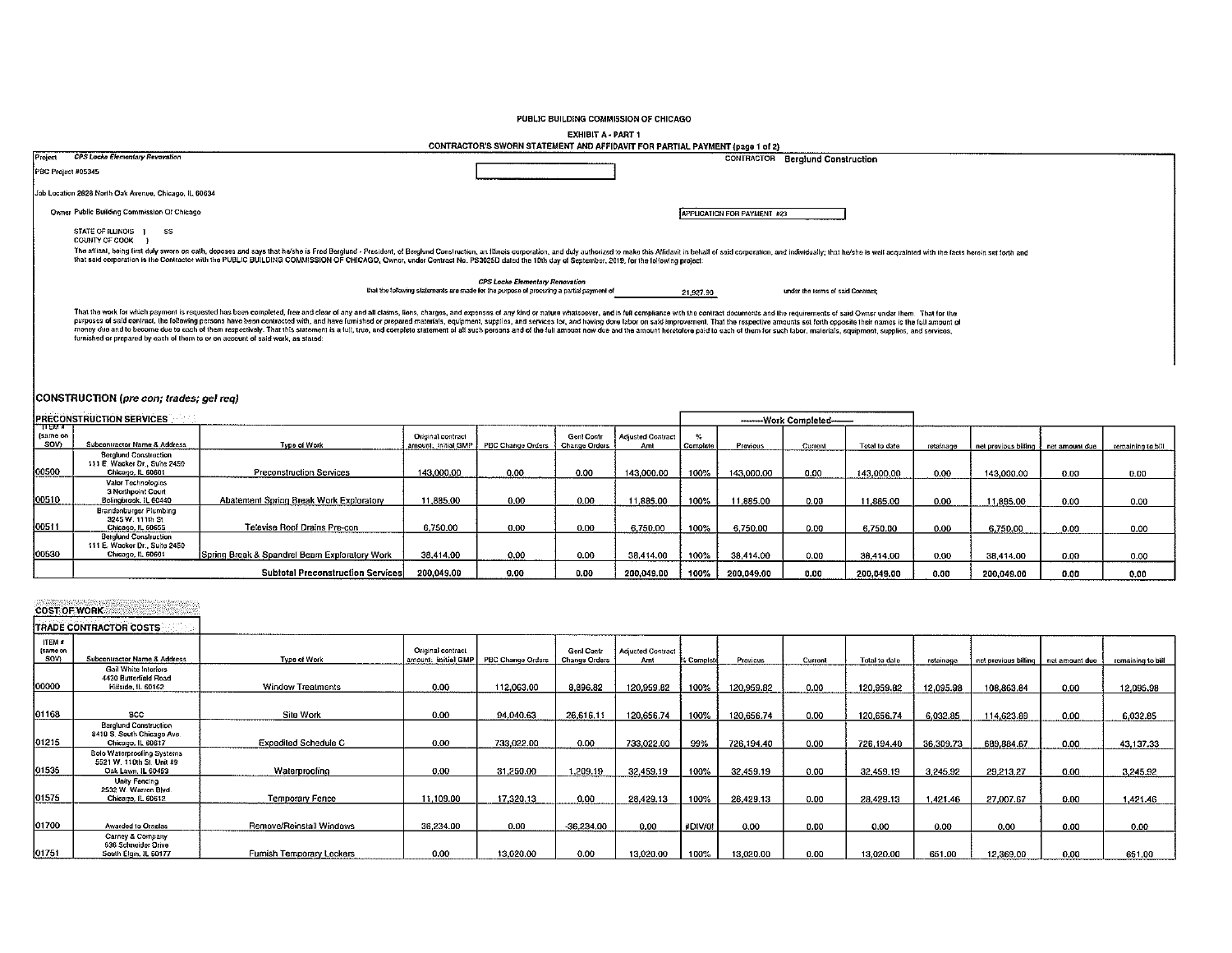|         | Corsetti Structural Steel                                      |                                   |              |              |              |              |         |              |           |              |            |              |           |            |
|---------|----------------------------------------------------------------|-----------------------------------|--------------|--------------|--------------|--------------|---------|--------------|-----------|--------------|------------|--------------|-----------|------------|
|         | 2515 New Lonnox Rd.                                            |                                   |              |              |              |              |         |              |           |              |            |              |           |            |
| 01851   | Joliet, IL 60433                                               | Steel Tubular                     | $0.00 -$     | 0.00         | 23 100.00    | 23.100.00    | 100%    | 23 100.00    | 0.00      | 23.100.00    | 1.155.00   | 21.945.00    | 0.00      | 1.155.00   |
|         | Safe Environmental                                             |                                   |              |              |              |              |         |              |           |              |            |              |           |            |
|         | 10030 Express Dr., Suite A & B                                 |                                   |              |              |              |              |         |              |           |              |            |              |           |            |
| 02000   | Highland, IN 46323                                             | Demo & Abatement                  | 254.348.00   | 919.365.16   | 10.449.00    | 1,184,162.16 | 100%    | 1.184.162.16 | 0.00      | 1.184.162.16 | 59.208.11  | 1.124.954.05 | 0.00      | 59,208.11  |
|         |                                                                |                                   |              |              |              |              |         |              |           |              |            |              |           |            |
| 02120   |                                                                |                                   |              |              |              |              |         |              |           |              |            |              |           |            |
|         | <b>BCC</b><br><b>Beralund Construction</b>                     | Furniture remove/refocate         | 0.00         | 60.000.00    | 0.00         | 60.000.00    | 100%    | 60,000.00    | 0.00      | 60,000.00    | 3,000.00   | 57,000.00    | 0.00      | 3,000.00   |
|         | 8410 S. South Chicago Ave.                                     |                                   |              |              |              |              |         |              |           |              |            |              |           |            |
| 03300   | Chicago, IL 60617                                              | Concrete Repairs, Masonry & Steel | 2.676.460.00 | 6,364,250.39 | 106.363.04   | 9,147,073.43 | 100%    | 9,147,073.43 | 0.00      | 9.147.073.43 | 457.353.67 | 8,689,719.76 | 0.00      | 457.353.67 |
|         | <b>Ornelas Construction</b>                                    |                                   |              |              |              |              |         |              |           |              |            |              |           |            |
|         | 12520 Horseshoe Drive                                          |                                   |              |              |              |              |         |              |           |              |            |              |           |            |
| 06100   | New Lenox, IL 60651                                            | Carpentry                         | 104.956.00   | 337.052.00   | 548.371.14   | 990.379.14   | 100%    | 990 379.14   | 0.00      | 990.379.14   | 49.518.95  | 940.860.19   | 0.00      | 49.518.95  |
|         | M.W. Powell<br>3445 S. Lawndale Ave.                           |                                   |              |              |              |              |         |              |           |              |            |              |           |            |
| 07500   | Chicago, IL 60623                                              | Roofina                           | 105,000.00   | 964.000.00   | 110,063.38   | 1,179.063.38 | 91%     | 1,074,750.75 | 0.00      | 1.074,750,75 | 53.737.54  |              |           |            |
|         |                                                                |                                   |              |              |              |              |         |              |           |              |            | 1.021.013.21 | 0.00      | 158.050.17 |
|         |                                                                |                                   |              |              |              |              |         |              |           |              |            |              |           |            |
| 07590   | $_{\rm acc}$                                                   | Roofing Temp Safeway              | 0,00         | 0.00         | 5.194.10     | 5.194.10     | 100%    | 5,194.10     | 0.00      | 5,194.10     | 259.70     | 4,934.40     | 0.00      | 259,70     |
|         | Soray Insulations                                              |                                   |              |              |              |              |         |              |           |              |            |              |           |            |
|         | 7831 N. Nagle Ave.                                             |                                   |              |              |              |              |         |              |           |              |            |              |           |            |
| 07800   | Morton Grove, IL 60053                                         | Spray Fireproofing                | 0.00         | 85 025.00    | 0.00         | 85.025.00    | 100%    | 85.025.00    | 0.00      | 85,025.00    | 4,251.25   | 80 773.75    | 0.00      | 4,251.25   |
|         | Modernfold                                                     |                                   |              |              |              |              |         |              |           |              |            |              |           |            |
| 08350   | 240 S. Westgate Drive<br>Carol Stream, IL 60188                | <b>Folding Partitions</b>         | $0.00 -$     | 25.625.00    | 0.00         | 25.625.00    | 100%    | 25.625.00    | 0.00      | 25.625.00    | 1.281.25   | 24 34 3.75   | 0.00      |            |
|         | Jensen Window Corporation                                      |                                   |              |              |              |              |         |              |           |              |            |              |           | 1.281.25   |
|         | 7641 W. 100th Place                                            |                                   |              |              |              |              |         |              |           |              |            |              |           |            |
| 08400   | Bridgeview, IL 60455                                           | Window/Glazing                    | 0.00         | 1,123,576,00 | 1,040.00     | 1,124,616.00 | 100%    | 1,124,616.00 | 0.00      | 1.124.616.00 | 56,230.80  | 1.068.385.20 | 0.00      | 56.230.80  |
|         | JP Phillips                                                    |                                   |              |              |              |              |         |              |           |              |            |              |           |            |
|         | 3220 Wolf Road                                                 |                                   |              |              |              |              |         |              |           |              |            |              |           |            |
| 09102   | Franklin Park, IL 60131                                        | Plaster/Drywall                   | 88.913.00    | 357,609.09   | 86 522.65    | 533.044.74   | 100%    | 533,044.74   | 0.00      | 533,044.74   | 26,652.23  | 506,392.51   | 0.00      | 26,652.23  |
|         | <b>Consolidated Flooring</b><br>162 N. Franklin St., 5th Floor |                                   |              |              |              |              |         |              |           |              |            |              |           |            |
| 00820   | Chicago, IL 60606                                              | Flooring                          | 7.500.00     | 40 785.00    | 7.079.50     | 55.364.50    | 100%    | 55,364.50    | 0.00      | 55,364.50    | 2.768.24   | 52.596.26    | 0.00      | 2,768.24   |
|         | Continental Painting & Decorating                              |                                   |              |              |              |              |         |              |           |              |            |              |           |            |
|         | 2255 S. Wabash Ave.                                            |                                   |              |              |              |              |         |              |           |              |            |              |           |            |
| 09900   | Chicago, IL 60616                                              | Painting                          | 48,800.00    | 214.597.56   | 31.937.83    | 295.335.39   | 100%    | 294.035.39   | 0.00      | 294,035.39   | 14.701.77  | 279.333.62   | 0.00      | 16.001.77  |
|         | Quality Erectors 1                                             |                                   |              |              |              |              |         |              |           |              |            |              |           |            |
|         | 5100 Baseline Road                                             |                                   |              |              |              |              |         |              |           |              |            |              |           |            |
| 10220   | Oswego, IL 60543                                               | Permanent Lockers                 | 0.00         | 166,525.00   | 0.00         | 166.525.00   | 100%    | 166.525.00   | 0.00      | 166,525.00   | 8.326.25   | 158,198.75   | 0.00      | 8.326.25   |
|         | <b>USA Fire Protection</b><br>28427 N. Ballard                 |                                   |              |              |              |              |         |              |           |              |            |              |           |            |
| 13900   | Lake Forest, IL 60045                                          | Fire Supression                   | 0.00         | 6.240.00     | $-1$ 110.00  | 5,130.00     | 100%    | 5,130.00     | 0.00      | 5,130.00     | 256.50     | 4,873.50     | 0.00      | 256.50     |
|         |                                                                |                                   |              |              |              |              |         |              |           |              |            |              |           |            |
|         |                                                                |                                   |              |              |              |              |         |              |           |              |            |              |           |            |
| 13965   | Notiet                                                         | Berglund Allowance Alternates     | 0.00         | 602.805.08   | 602.656.57   | 148.51       | 0%      | 0.00         | 0.00      | 0.00         | 0.00       | 0.00         | 0.00      | 148.51     |
|         |                                                                |                                   |              |              |              |              |         |              |           |              |            |              |           |            |
| 15350   | BCC.                                                           | Fire Watch                        | $0.00 -$     | 34.702.00    | 0.00         | 34.702.00    |         |              |           |              |            |              |           |            |
|         | <b>RJL Group</b>                                               |                                   |              |              |              |              | 100%    | 34,702.00    | 0.00      | 34 702.00    | 1.735.11   | 32 966.89    | 0.00.     | 1,735,11   |
|         | 10022 Harnew Fload W.                                          |                                   |              |              |              |              |         |              |           |              |            |              |           |            |
| 16500   | Oak Lawn, IL 60453                                             | Electric                          | 172,800.00   | 500.841.96   | 56.502.30    | 730.144.26   | 96%     | 698,736.26   | 0.00      | 698,736.26   | 34,936.81  | 663.799.45   | 0.00      | 66.344.81  |
|         | C.J. Erickson Plumbing                                         |                                   |              |              |              |              |         |              |           |              |            |              |           |            |
|         | 4141 W. 124th Place                                            |                                   |              |              |              |              |         |              |           |              |            |              |           |            |
| 22000   | Alsip, IL 60803                                                | Plumbino                          | 105.000.00   | 310.279.83   | 16,722.56    | 432,002.39   | 100%    | 432,002.39   | 0.00      | 432,002.39   | 43,200.24  | 388,802.15   | 0.00      | 43,200.24  |
|         | Amber Mechanical Contractors                                   |                                   |              |              |              |              |         |              |           |              |            |              |           |            |
| 23000   | 11950 S. Central Ave.<br>Alsip, IL 60803                       | Mechanical                        | 164.200.00   | 656,800.00   | 1.473.03     | 822.473.03   | 100%    | 822,473.03   | 0.00      | 822.473.03   | 82.247.30  | 740.225.73   | 0.00      | 82.247.30  |
|         | Beverly Asphalt Paving                                         |                                   |              |              |              |              |         |              |           |              |            |              |           |            |
|         | 1514 West Pershing Road                                        |                                   |              |              |              |              |         |              |           |              |            |              |           |            |
| 32100   | Chicago, IL 60630                                              | Asphalt Paving                    | 0.00         | 10.120.00    | 4.930.00     | 15.050.00    | 100%    | 0.00         | 15,050.00 | 15.050.00    | 1,505.00   | 0.00         | 13.545.00 | 1,505.00   |
|         | Fence Masters                                                  |                                   |              |              |              |              |         |              |           |              |            |              |           |            |
|         | 20400 S. Coltage Grove                                         |                                   |              |              |              |              |         |              |           |              |            |              |           |            |
| 32500   | Chicago Heights, IL 60411                                      | Permanent Fencing                 | 0.00         | 3,675.00     | 19.635.00    | 23,310.00    | 100%    | 23.310.00    | 0.00.     | 23,310.00    | 1,165.50   | 22.144.50    | 0.00      | 1.165.50   |
|         | Twin Oaks Landscapino<br>997 Harvey Road                       |                                   |              |              |              |              |         |              |           |              |            |              |           |            |
| 32900   | Owego, IL 60543                                                | Landscaping                       | 0.00         | 156.600.00   | 0.00         | 156,600.00   | 100%    | 156 600.00   | 0.00      | 156.600.00   | 7.830.00   | 140.940.00   | 7.830.00  | 7,830.00   |
|         |                                                                |                                   |              |              |              |              |         |              |           |              |            |              |           |            |
|         |                                                                |                                   |              |              |              |              |         |              |           |              |            |              |           |            |
| 01850-2 | TBD.                                                           | Pipe Scaffold                     | 0.00         | 69.089.00    | $-69,089,00$ | 0.00         | #DIV/0! | 0.00         | 0.00      | 0.00         | 0.00       | 0.00         | 0.00      | 0.00       |
|         | Satway Atlantic                                                |                                   |              |              |              |              |         |              |           |              |            |              |           |            |
| 01850-3 | 625 S. IL Route 83<br>Elmhurst, IL 60181                       |                                   |              |              |              |              |         |              |           |              |            |              |           |            |
|         |                                                                | Pipe Scalfold                     | 0.00         | 55.208.00    | 142.286.28   | 197.494.28   | 100%    | 197 494.28   | 0.00      | 197,494.28   | 9,874.72   | 187,619.56   | 0.00      | 9,874.72   |
|         |                                                                |                                   |              | 0.00         | 0.00         | 0.00         | #DIV/0! | 0.00         | 0.00      | 0.00         | 0.00       | 0.00         | 0.00      | 0.00       |
|         |                                                                |                                   |              |              |              |              |         |              |           |              |            |              |           |            |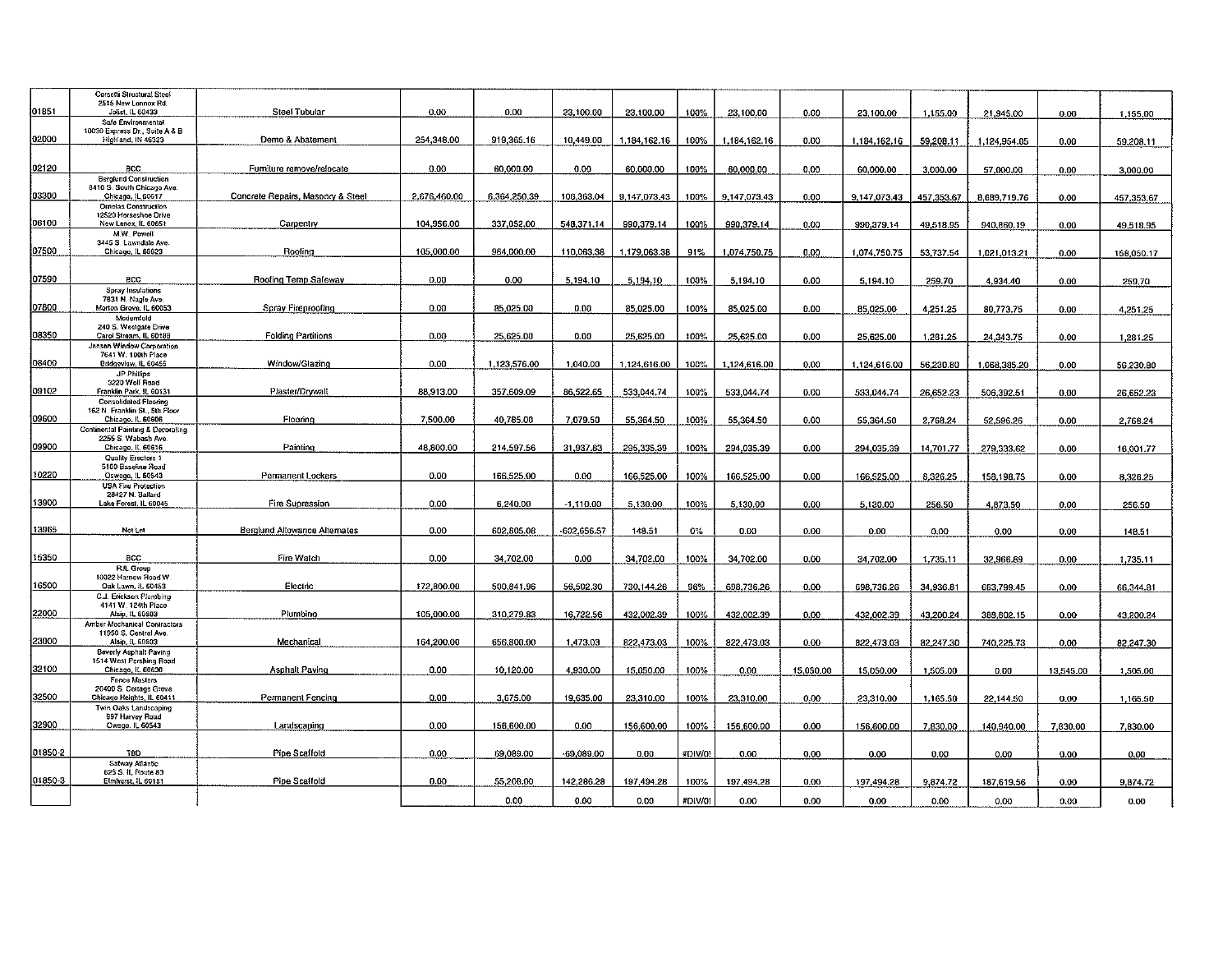|                  |                                                                                                                          | SUBTOTALTRADE CONTRACTOR COSTS                                               | 3,775,320.00                            | 14,065,486.83     | 499,302.36                         | 18,340,109.19                   | 99%      | 18,181,062.45 | 15,050.00                 | 18,196,112.45              | 980,952.88   | 17, 193, 784.57                              | 21,375.00      | 1,124,949.62               |
|------------------|--------------------------------------------------------------------------------------------------------------------------|------------------------------------------------------------------------------|-----------------------------------------|-------------------|------------------------------------|---------------------------------|----------|---------------|---------------------------|----------------------------|--------------|----------------------------------------------|----------------|----------------------------|
|                  | <b>GENERAL REQUIREMENTS</b>                                                                                              |                                                                              |                                         |                   |                                    |                                 |          |               |                           |                            |              |                                              |                |                            |
| 01001            | <b>Berglund Construction</b><br>111 E. Wacker Dr., Suite 2450<br>Chicago, IL 60601                                       | <b>General Requirements</b>                                                  | 125,745.00                              | 809,596.18        | 16,982.22                          | 952,323.40                      | 100%     | 952,323.40    | 0.00                      | 952,323.40                 | 47,616.19    | 904,707.21                                   | 0.00           | 47,616.19                  |
|                  |                                                                                                                          | SUBTOTAL COST OF CONSTRUCTION (genl req & trades)                            | 3,901,065.00                            | 14,875,083.01     | 516,284.58                         | 19,292,432.59                   | 1.99     | 19,133,385.85 | 15,050.00                 | 19,148,435.85              | 1.028.569.07 | 18.098.491.78                                | 21,375.00      | 1,172,565.81               |
|                  | <b>CONTINGENCIES / ALLOWANCES</b>                                                                                        |                                                                              |                                         |                   |                                    |                                 |          |               | ---------Work Completed-- |                            |              |                                              |                |                            |
| (same on<br>SOV) | <b>Subcontractor Name &amp; Address</b>                                                                                  | Type of Work                                                                 | Original contract<br>mount: initial GMP | PBC Change Orders | <b>Genl Contr</b><br>Change Orders | <b>Adjusted Contract</b><br>Amt | Complete | Previous      | Current                   | Total to date              | retainage    | net previous billing                         | net amount due | remaining to bill          |
| 95000            | PBC                                                                                                                      | Contingency                                                                  | 712,115.00                              | 1,073,254.28      | 0.00                               | 1,785,369.28                    | 0%       | 0.00          | 0.00                      | 0.00                       | 0.00         | 0.00                                         | 0.00           | 1,785,369.28               |
| 96001            | PBC                                                                                                                      | Allowance: Masonry                                                           | 100,000.00                              | $-89,868.08$      | 0.00                               | 10,131.92                       | $0\%$    | 0.00          | 0.00                      | 0.00                       | 0.00         | 0.00                                         | 0.00           | 10,131.92                  |
| 96002            | PBC                                                                                                                      | Allowance: Environmental                                                     | 50,000.00                               | $-13,853.16$      | 0.00                               | 36,146.84                       | 0%       | 0.00          | 0.00                      | 0.00                       | 0.00         | 0.00                                         | 0.00           | 36,146.84                  |
| 96003            | PBC                                                                                                                      | Allowance: Concrete Repairs                                                  | 400,000.00                              | $-327,853.15$     | 0.00                               | 72.146.85                       | 0%       | 0.00          | 0.00                      | 0.00                       | 0.00         | 0.00                                         | 0.00           | 72,146.85                  |
| 96004            | PBC                                                                                                                      | Allowance: Site Work                                                         | 25,000.00                               | 0.00              | 0.00                               | 25,000.00                       | 0%       | 0.00          | 0.00                      | 0.00                       | 0.00         | 0.00                                         | 0.00           | 25,000.00                  |
| 95000-01         | <b>Berglund Construction</b><br>111 E. Wacker Dr., Suite 2450<br>Chicago, IL 60601                                       | <b>CM Contingency</b>                                                        | 200,000.00                              | 412,999.00        | -478,749.58                        | 134,249,42                      | 0%       | 0.00          | 0.00                      | 0.00                       | 0.00         | 0.00                                         | 0.00           |                            |
|                  |                                                                                                                          | SUBTOTAL CONTINGENCY/ALLOWANCES                                              | 1,487,115.00                            | 1,054,678.89      | $-478,749.58$                      | 2,063,044.31                    | 0%       | 0.00          | 0.00                      | 0.00                       | 0.00         | 0.00                                         | 0.00           | 134,249.42<br>2,063,044.31 |
|                  |                                                                                                                          | TOTAL COST OF THE WORK (pre con;trades; genl req; allowances; contingencies) | 5,588,229.00                            | 15,929,761.90     | 37,535.00                          | 21,555,525.90                   | 90%      | 19,333,434.85 | 15,050.00                 | 19,348,484.85 1,028,569.07 |              | 18,298,540.78                                | 21,375.00      | 3,235,610.12               |
|                  |                                                                                                                          |                                                                              |                                         |                   |                                    |                                 |          |               |                           |                            |              |                                              |                |                            |
|                  | <b>INSURANCE / BOND</b><br><b>Berglund Construction</b>                                                                  |                                                                              |                                         |                   |                                    |                                 |          |               |                           |                            |              |                                              |                |                            |
| 01110            | 111 E. Wacker Dr., Suite 2450<br>Chicago, IL 60601                                                                       | Bond                                                                         | 42,000.00                               | 101,000.00        | 0.00                               | 143,000.00                      | 100%     | 143,000.00    | 0.00                      | 143,000.00                 | 0.00         | 143,000.00                                   | 0.00           | 0.00                       |
| 01115            | <b>Berglund Construction</b><br>111 E. Wacker Dr., Suite 2450<br>Chicago, IL 60601                                       | Subcontractor Default Insurance                                              | 56,610.00                               | 214,465.00        | 0.00                               | 271,075.00                      | 100%     | 271,075.00    | 0.00                      | 271,075.00                 | 0.00         | 271,075.00                                   | 0.00           | 0.00                       |
| 01122            | <b>Berglund Construction</b><br>111 E. Wacker Dr., Suite 2450<br>Chicago, IL 60601                                       | General Liability Insurance                                                  | 45,036.00                               | 180,405.00        | 0.00                               | 225,441.00                      | 100%     | 225,441.00    | 0.00                      | 225,441.00                 | 0.00         | 225,441.00                                   | 0.00           | 0.00                       |
|                  |                                                                                                                          | SUBTOTAL INSURANCE/BOND                                                      | 143,646.00                              | 495,870.00        | 0.00                               | 639,516.00                      | 100%     | 639,516.00    | 0.00                      | 639,516.00                 | 0.00         | 639,516.00                                   | 0.00           | 0.00                       |
|                  | <b>GENERAL CONDITIONS</b>                                                                                                |                                                                              |                                         |                   |                                    |                                 |          |               |                           |                            |              |                                              |                |                            |
| 01000            | <b>Berglund Construction</b><br>111 E. Wacker Dr., Suite 2450<br>Chicago, IL 60601                                       | <b>General Conditions</b>                                                    | 345,872.00                              | 649,087.43        | 0.00                               | 994,959.43                      | 100%     | 994,959.43    | 0.00                      | 994,959.43                 | 49,747.97    | 945,211.46                                   | 0.00           | 49,747.97                  |
|                  |                                                                                                                          | SUBTOTAL GENERAL CONDITIONS                                                  | 345,872.00                              | 649,087.43        | 0.00                               | 994,959.43                      | 100%     | 994,959.43    | 0.00                      | 994,959.43                 | 49,747.97    | 945,211.46                                   | 0.00           | 49,747.97                  |
|                  |                                                                                                                          |                                                                              |                                         |                   |                                    |                                 |          |               |                           |                            |              |                                              |                |                            |
| 90001            | <b>CONSTRUCTION MANAGEMENT FEE</b><br><b>Berglund Construction</b><br>111 E. Wacker Dr., Suite 2450<br>Chicago, IL 60601 |                                                                              | 251,885.00                              |                   |                                    |                                 |          |               |                           |                            |              |                                              |                |                            |
|                  |                                                                                                                          | <b>Construction Management Fee</b>                                           |                                         | 718,113,67        | 0.00                               | 969,998.67                      | 90%      | 877,072.80    | 582.00                    | 877,654.80                 | 43.882.74    | 833,219.16                                   | 552.90         | 136,226.61                 |
|                  |                                                                                                                          | SUBTOTAL CONSTRUCTION MANAGEMENT SERVICES                                    | 251,885.00                              | 718,113.67        | 0.00                               | 969,998.67                      | 90%      | 877,072.80    | 582.00                    | 877,654.80                 | 43,882.74    | 833,219.16                                   | 552.90         | 136,226.61                 |
|                  |                                                                                                                          | <b>TOTAL INITIAL GMP PROJECT COST</b>                                        | 6,329,632.00                            | 17,792,833.00     | 37,535.00                          | 24,160,000.00                   | 90%      | 21,844,983.08 | 15,632.00                 |                            |              | 21,860,615.08   1,122,199.78   20,716,487.40 | 21,927.90      | 3,421,584.70               |